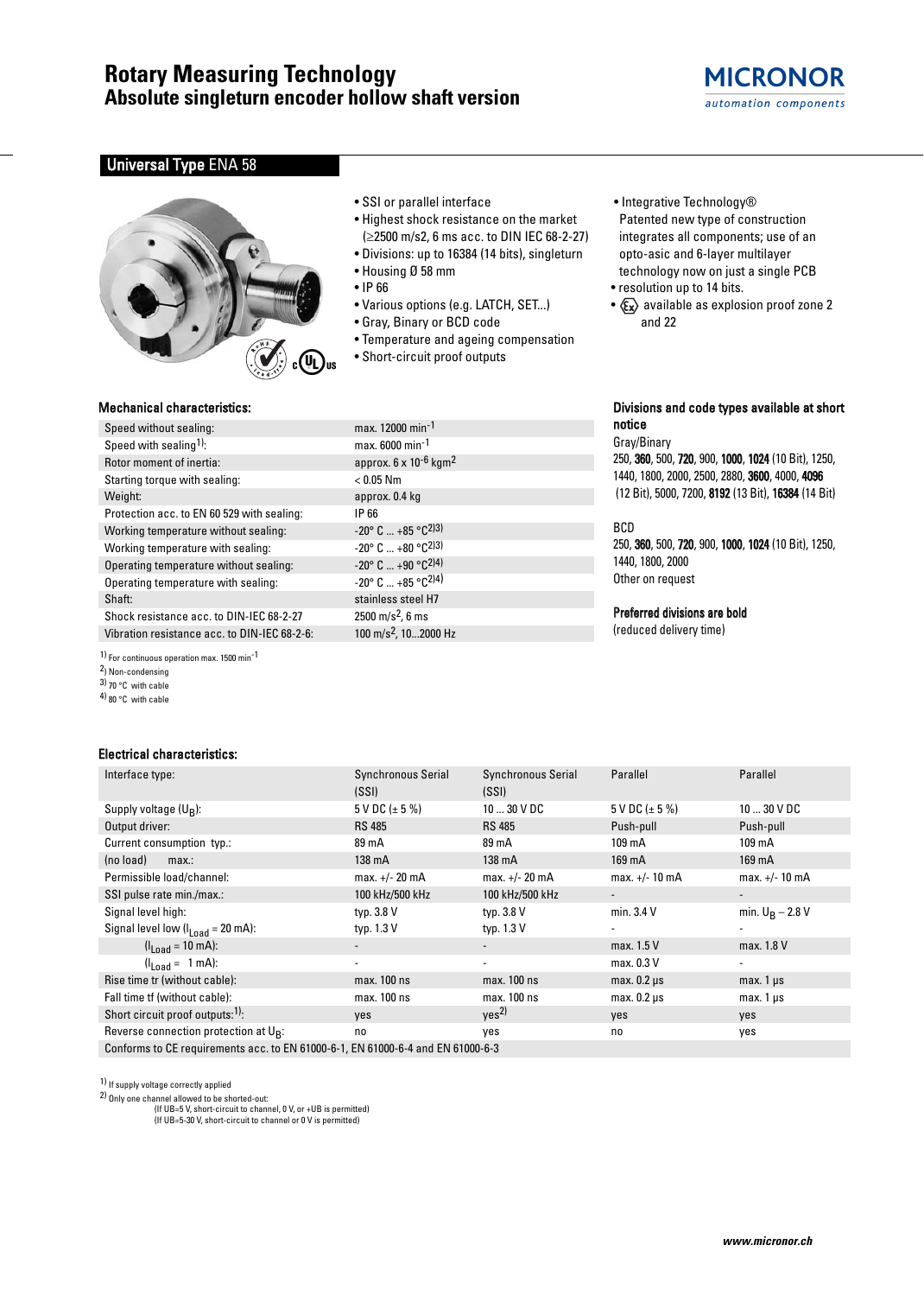## Universal Type ENA 58

### Control Inputs

Up/down input to switch the counting direction

By default, if glancing at the shaft side, absolute encoders deliver increasing code values when shaft rotates clockwise (cw). When the shaft rotates counter-clockwise (ccw), the output delivers accordingly decreasing code values.

As long as the Up/down input receives the corresponding signal (high), this feature is reversed. Clockwise rotation delivers decreasing code values while counter-clockwise rotation delivers increasing code values.

The response time is: for 5 V DC supply voltage, 0.4 ms for 10 ... 30 V DC supply voltage, 2 ms.

## SET input

This input is used to reset (to zero) the encoder. A control pulse (high) sent to this input allows storing the current position value as new zero position in the encoder.

#### Note :

Before activating the SET input after supplying the encoder with the supply voltage, a counting direction (cw or ccw) must be clearly defined on the Up/down input! The response time is: for 5 V DC supply voltage, 0.4 ms for 10 ... 30 V DC supply voltage, 2 ms.

LATCH input

This input is used to "freeze" the current position value. The position value will be statically available on the parallel output as long as this input will remain active (high).

The response time is : for 5 V DC supply voltage, 140 µs, for 10 ... 30 V DC supply voltage, 200 µs.

### Switching level of the control inputs:

| Supply voltage | 5 V DC    | $1030$ V DC |
|----------------|-----------|-------------|
| low            | < 1.7 V   | $<$ 4.5 V   |
| high           | $>$ 3.4 V | > 8.7 V     |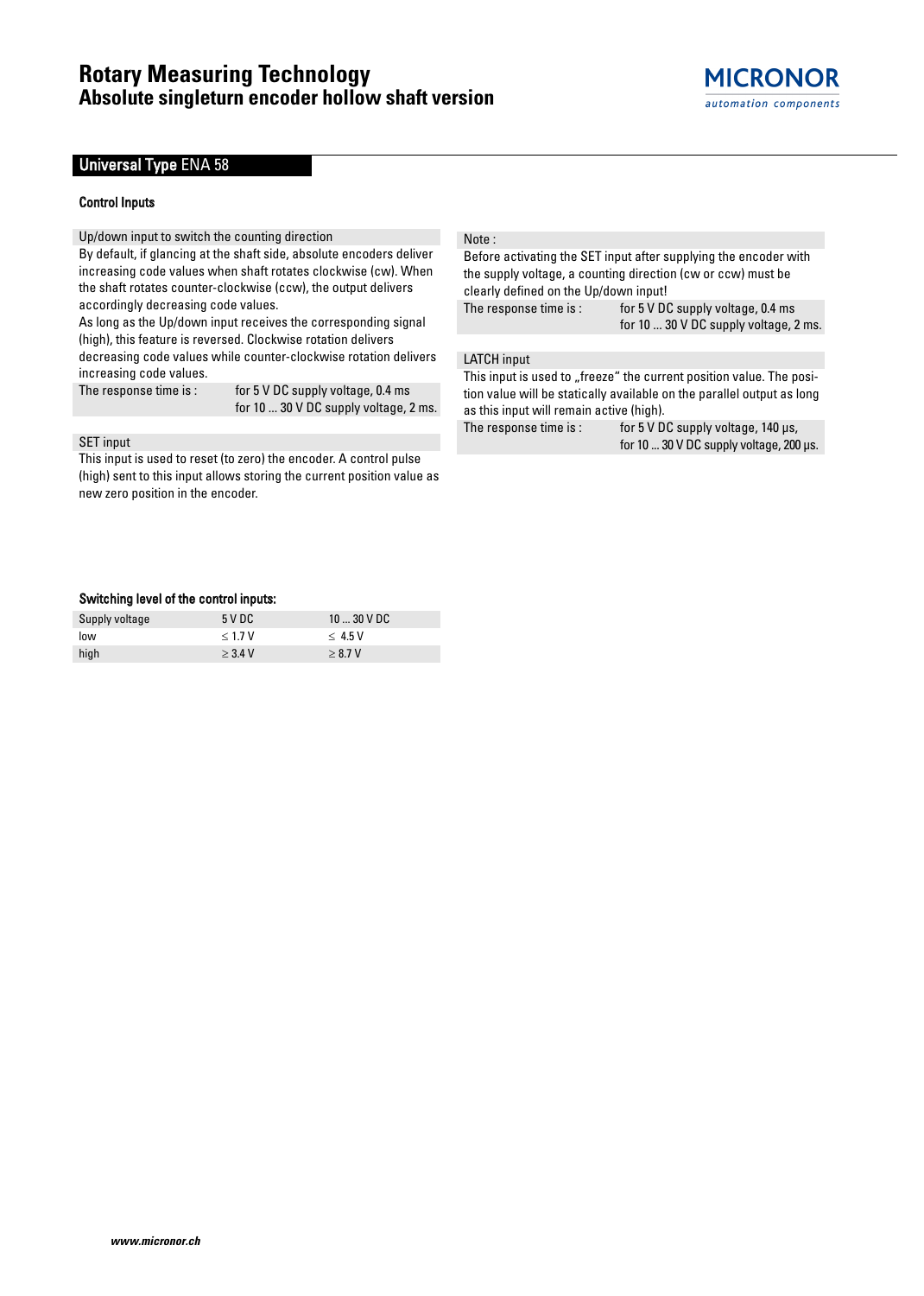## **Universal Type ENA 58**

### **Terminal assignment (SSI interface with 12pin plug):**

| Sig.: | 0 <sup>V</sup> | $+U_B$    |    | $\sim$ 1 | $+D$    | -D        | <b>ST</b> | <b>VR</b> |          |    |           |           | $\sim$<br>$\sim$ |  |
|-------|----------------|-----------|----|----------|---------|-----------|-----------|-----------|----------|----|-----------|-----------|------------------|--|
| Col.: | WH             | <b>BN</b> | GN | YE       | GY      | <b>PK</b> | <b>BU</b> | <b>RD</b> | BK       | VT | GY        | <b>RD</b> |                  |  |
|       |                |           |    |          |         |           |           |           |          |    | <b>PK</b> | <b>BU</b> |                  |  |
| Pin:  |                |           |    |          | $\cdot$ | 6         |           | -8        | $\Omega$ | 10 | . .       | 12        | PH               |  |

T: Clock signal

D: Data signal

VR: Up/down input. As long as this input is active, decreasing code values are transmitted when shaft turning clockwise.

ST: SET input. The current position value is stored as new zero position.

Insulate unused outputs before initial start-up.

## **Terminal assignment (Parallel interface, 14 bits and max. 2 options, cable version):**

| Sig.: | <b>OV</b> | $+U_B$    |    | -  |    |    | ູ         |           |    |    | 9         | 10        | 11 | $1^{\circ}$<br>14 | 13 | ST/       | VR/       | $-1$<br>$\sim$<br>$\sim$ |  |
|-------|-----------|-----------|----|----|----|----|-----------|-----------|----|----|-----------|-----------|----|-------------------|----|-----------|-----------|--------------------------|--|
|       |           |           |    |    |    |    |           |           |    |    |           |           |    |                   |    | <b>VR</b> | <b>LH</b> |                          |  |
| Col.: | <b>WH</b> | <b>BN</b> | GN | YE | GY | PK | <b>BU</b> | <b>RD</b> | BK | VT | GY        | <b>RD</b> | WH | <b>BN</b>         | WH | YE        | WH        |                          |  |
|       |           |           |    |    |    |    |           |           |    |    | <b>PK</b> | BU        | GN | GN                | YE | <b>BN</b> | GY        |                          |  |
| Pin:  |           | n<br>∸    |    |    |    | o  |           |           | 9  | 10 | 11        | 12        | 13 | 14                | 15 | 16        | 17        | PH                       |  |

### **Terminal assignment (Parallel interface, 13 bits and max. 2 options):**

| Sig.: | 0V | $+U_B$    |    | -  | ູບ |    | b         |           |    | $\Omega$ | q<br>J | 10        | 11 | 12        | 13 | ST/       | VR/       | 14        | $\overline{\phantom{0}}$<br>$=$ |  |
|-------|----|-----------|----|----|----|----|-----------|-----------|----|----------|--------|-----------|----|-----------|----|-----------|-----------|-----------|---------------------------------|--|
|       |    |           |    |    |    |    |           |           |    |          |        |           |    |           |    |           |           |           |                                 |  |
|       |    |           |    |    |    |    |           |           |    |          |        |           |    |           |    | <b>VR</b> | <b>LH</b> |           |                                 |  |
| Col.: | WH | <b>BN</b> | GN | YE | GY | PK | <b>BU</b> | <b>RD</b> | BK | VT       | GY     | <b>RD</b> | WH | <b>BN</b> | WH | YE        | WH        | GY        |                                 |  |
|       |    |           |    |    |    |    |           |           |    |          | PK     | BU        | GN | GN        | YE | <b>BN</b> | GY        | <b>BN</b> |                                 |  |
|       |    |           |    |    |    |    |           |           |    |          |        |           |    |           |    |           |           |           |                                 |  |

## **Terminal assignment (Parallel interface, 14 bits, 1 option, 17 pin plug):**

| Sig.: | 0V | $+ \mathsf{U}_{\mathsf{B}}$ |                 | n<br>- | 3 | 4           | 5 | 6 |        | 8  | 9       | 10         | 11 | 12 | 13 | ST/ | 14                 | $\overline{\phantom{0}}$<br>Ξ |  |
|-------|----|-----------------------------|-----------------|--------|---|-------------|---|---|--------|----|---------|------------|----|----|----|-----|--------------------|-------------------------------|--|
|       |    |                             |                 |        |   |             |   |   |        |    |         |            |    |    |    | VR/ |                    |                               |  |
|       |    |                             |                 |        |   |             |   |   |        |    |         |            |    |    |    | LH  |                    |                               |  |
| Pin:  |    |                             | $\sqrt{2}$<br>ູ |        | C | $\sim$<br>b |   | 8 | Ω<br>J | 10 | 11<br>. | 12<br>- 14 | 13 | 14 | 15 | 16  | 17<br>$\mathbf{L}$ | PH                            |  |
|       |    |                             |                 |        |   |             |   |   |        |    |         |            |    |    |    |     |                    |                               |  |

Sig.:  $1 = MSB$ ;  $2 = MSB-1$ ;  $3 = MSB-2$  etc. ST: SET input. The current position value is stored as new zero position.

LH: LATCH input. High active. The current position is

"frozen". It is statically available at the parallel output.

PH: Plug housing

VR: Up/down input. As long as this input is active, decreasing code values are transmitted when shaft turning clockwise.

Insulate unused outputs before initial start-up.

### **Top view of mating side, male contact base:**

12 pin plug 17 pin plug





PH: Plug housing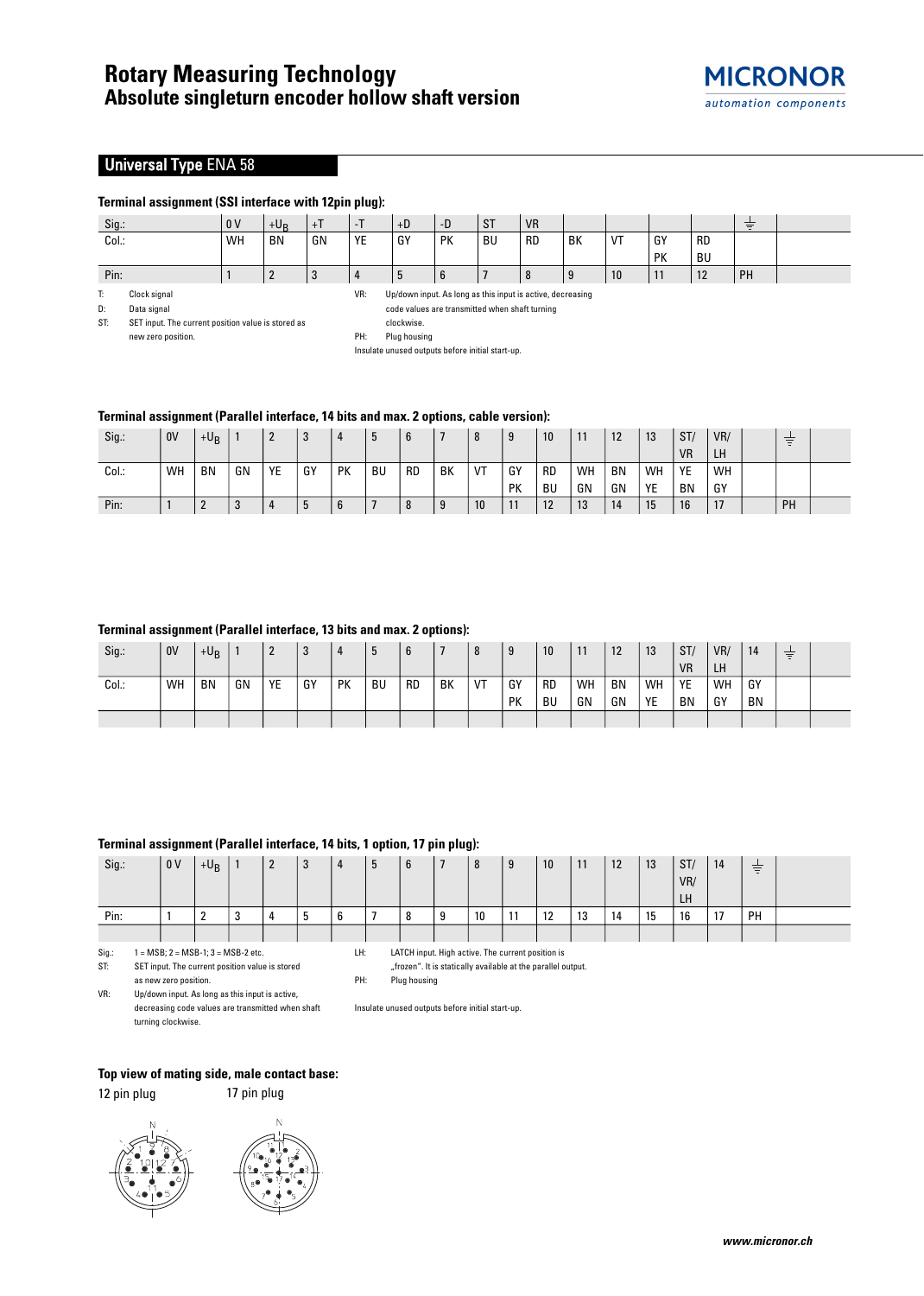# **Rotary Measuring Technology Absolute singleturn encoder hollow shaft version**





### Mounting advice:

- 1) The flances and shafts of the encoder and drive should not both be rigidly coupled together at the same time.
- 2) When mounting a hollow shaft encoder, we recommend using a torque stop pin or a stator coupling.
- 3) When mounting the encoder ensure that the dimension Lmin. is larger than the maximum axial play of the drive. Otherwise there is a danger that the device could mechanically seize up.